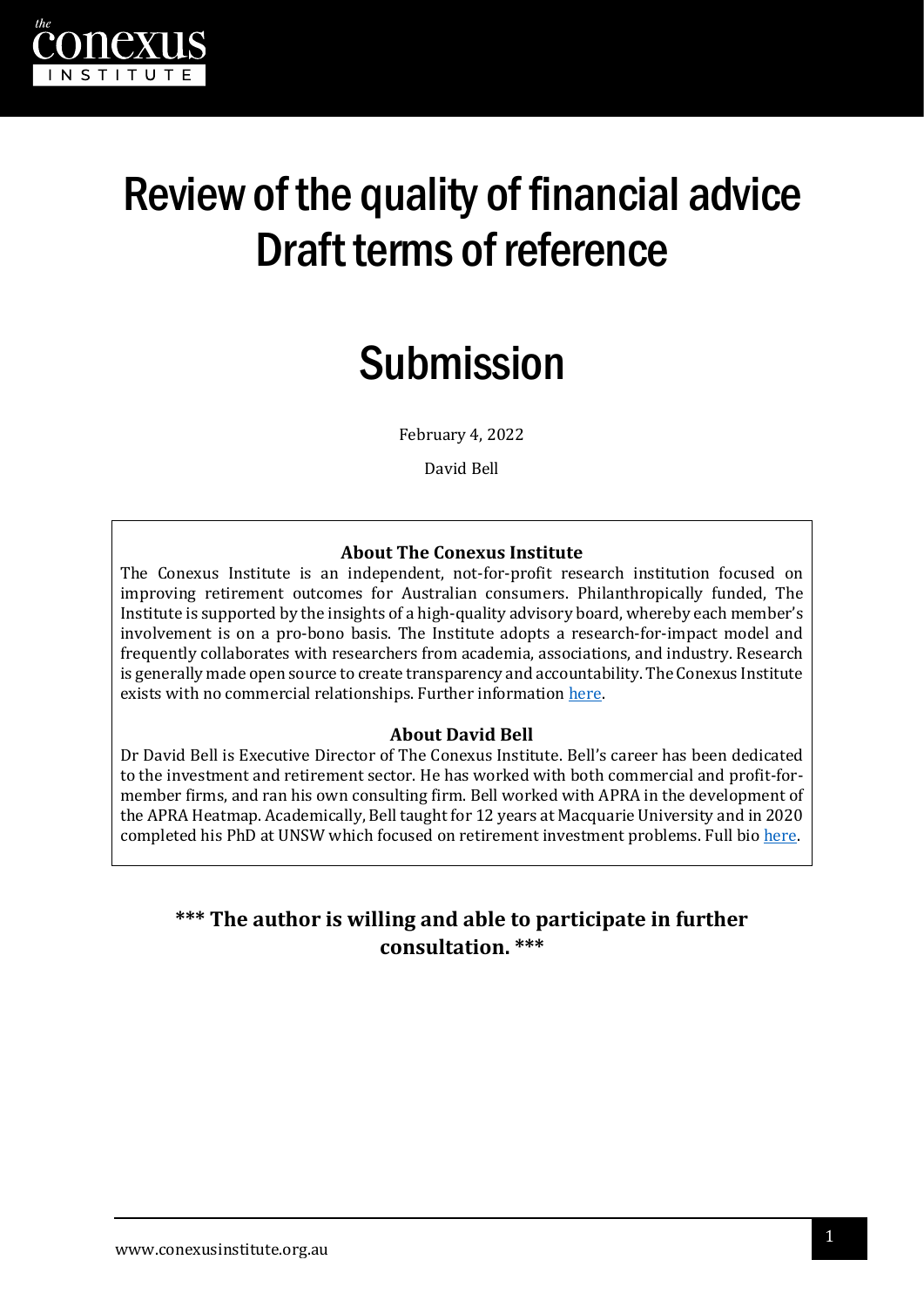# 1. Summary and recommendations

The premise for the Quality of Advice (QoA) Review is to assess advice quality in the aftermath of recommendations in the Royal Commission into Misconduct in the Banking, Superannuation and Financial Services Industry (Hayne Royal Commission). However, despite many positive anecdotes it remains unclear whether all sectors of financial advice have reached an appropriate level of quality. While advice affordability and access are undoubtedly important issues, we believe the appropriate time to investigate them is once the foundation of quality advice is assured. The recent example of Dixon Advisory is a stark reminder that there still exists outstanding issues which may continue to adversely impact advice quality. This recommendation may frustrate the financial services industry, but it ensures the foundations for the future are strong.

We raise two specific issues. One is vertical integration and the other retirement income policy. We call for the review to explicitly explore vertical integration and conflicted remuneration. This is important for consumers, the advice industry, and is a conditional input into the consideration of retirement guidance solutions. Retirement income policy will be ineffective without a scalable solution to retirement guidance and some of the candidate solutions involve vertical integration.

However, individually these are significant issues (quality of advice, access and affordability, and retirement guidance). Setting the terms of reference too broad risks the QoA Review becoming overstretched. The Review should consider whether a consideration of other issues beyond advice quality can be achieved within the timeframe, along with the appropriate ordering of work.

## 2. Issues

## 2.1. Vertical integration

Since the completion of the Hayne Royal Commission we have witnessed further significant consumer losses linked to vertically integrated models. The most recent example was Dixon Advisory.

We advocate that vertical integration be investigated in this QoA Review for the following reasons:

- 1. Vertical integration has, unfortunately, continued to provide case studies of substantial consumer losses. While conflicted remuneration is disclosed, is this sufficient for consumers to understand the potential risks they are exposed to? After all, vertical integration can take many forms, each carrying different degrees of risk for consumers. We are concerned that consumers may not understand the different vertical integration models and associated risks.
- 2. Many financial services businesses are vertically integrated and, as detailed above, vertical integration can take many forms. Vertical integration may provide benefits for consumers such as access and efficiency. However, each instance of losses associated with vertical integration reignites the calls for significant changes to policy and regulatory settings. This is not a stable foundation on which to design and operate a financial services business. Review and formalisation of policy on vertical integration would provide industry with a solid foundation on which to operate.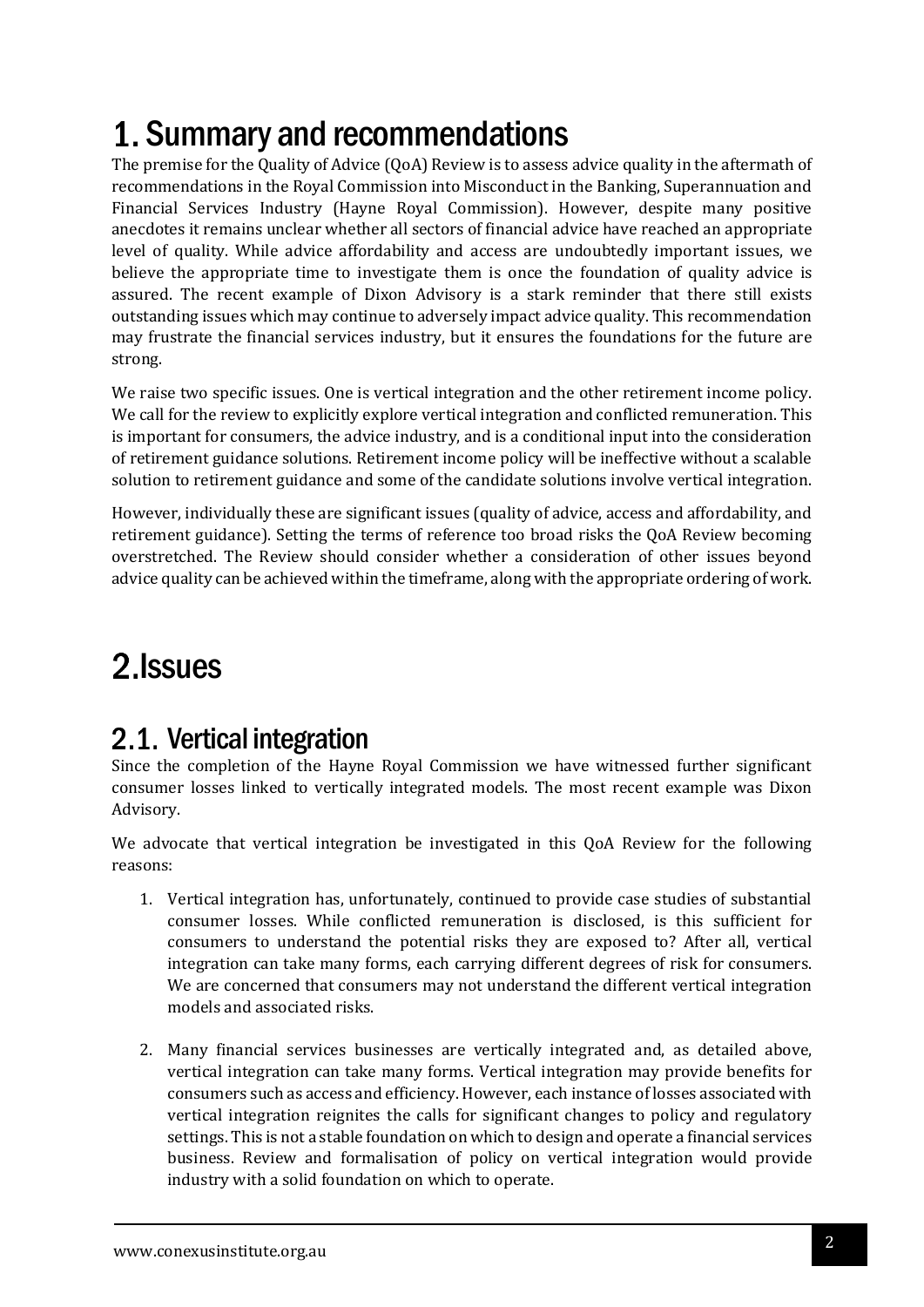- 3. Any review of the quality of financial advice will not achieve full credibility unless it explicitly considers vertical integration. Rather than position behind the fact that the Hayne Royal Commission didn't recommend the banning of vertical integration, the review needs to conduct more than a binary debate on the merits of vertical integration, and consider whether the appropriate policy, regulatory and disclosure settings are in place to protect consumers. If it is not addressed effectively in the QoA Review, the issue will remain 'unfinished business'.
- 4. Retirement income policy will not work without solving the challenge of providing scalable solutions for providing retirement guidance. This is especially the case as policy directs superannuation funds to make available a broader range of retirement products, which may be complex to understand. Some of the candidate solutions to the retirement guidance challenge (such as expanded intra-fund advice) involve, to varying degrees, vertical integration. Formally reviewing vertical integration will establish the boundaries for the subsequent consideration of solutions to the challenge of scalable provision of retirement guidance.

## 2.2. Retirement income policy

Our working position on retirement income policy (where much of The Conexus Institute's research is directed), is that it will not work in current form. The key issue is the absence of a matching mechanism for super funds to be able to match their members to appropriate retirement solutions (which may consist of multiple products and a drawdown plan). It is likely that consumers will struggle to account for the varying features of different retirement products.

Without resolution this policy gap will almost certainly slow development of retirement income products by superannuation funds.

The Terms of Reference acknowledge a linkage with the Retirement Income Covenant. But this may not ensure sufficient focus on a critical and complex issue. There is also a policy ordering issue: as discussed in (2.1) some of the candidate solutions (e.g. expanded intra-fund advice) require quality issues (e.g. vertical integration) to be resolved.

### 2.3. Breadth of scope of the QoA Review: ordering of work is critical

The terms of reference of the QoA Review have extended beyond issues of advice quality, to consider additional areas such as advice affordability and access. Reference is also made to the Retirement Income Covenant.

We are concerned that the scope may become too broad. This could result in the OoA Review failing to achieve depth, especially in the exploration of advice quality and issues such as vertical integration.

We advocate that careful consideration is directed at the ordering of issues. Here we advocate for a deep assessment of advice quality first (including vertical integration), then affordability / access issues and retirement guidance, which could potentially be explored as two parallel streams.